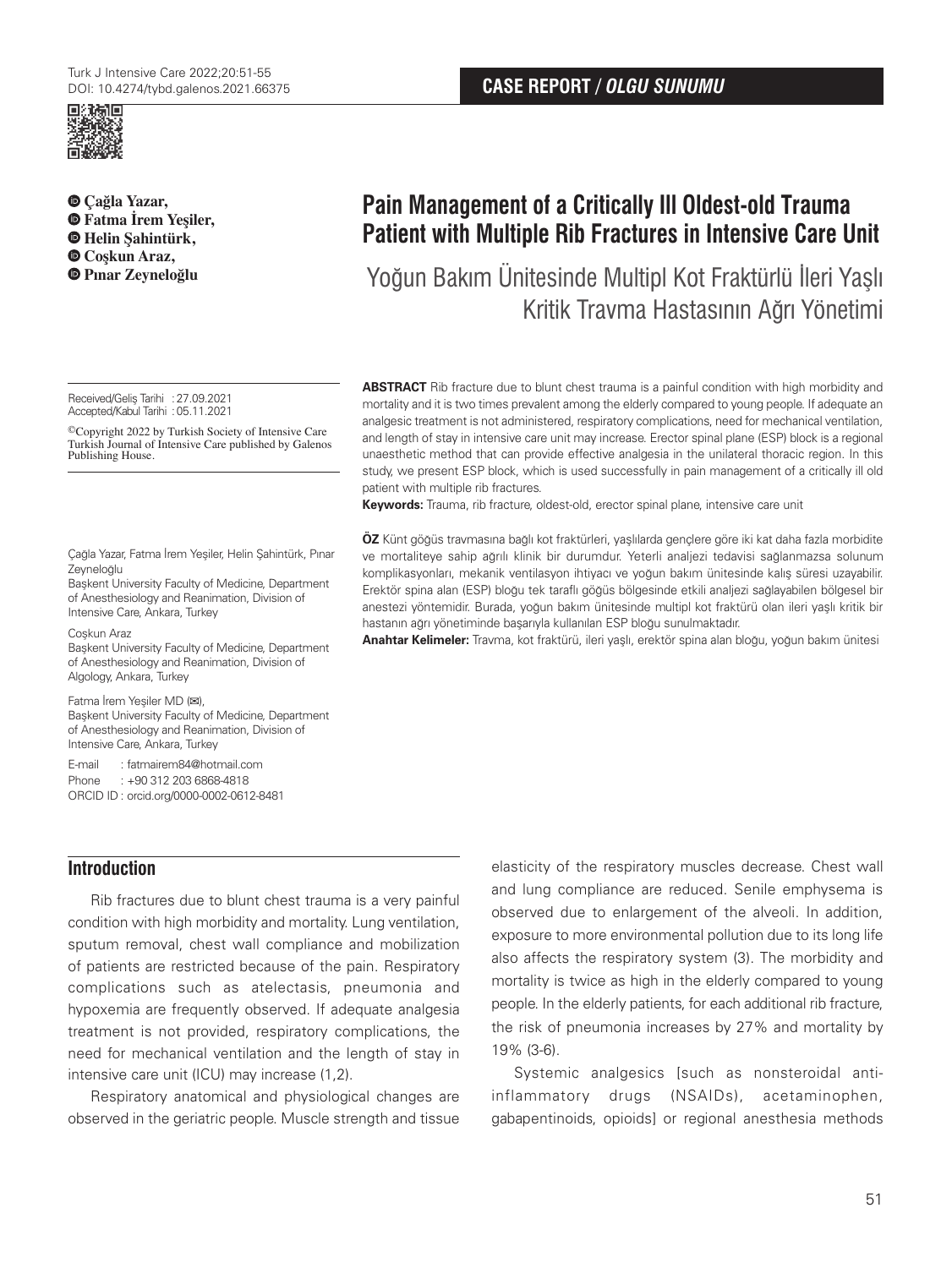can be used for analgesia of these critically ill patients in ICU (7,8). Erector spinal plane (ESP) block is widely used in neuropathic pain such as rib metastasis and postoperative and posttraumatic pain. Usage of ESP block has become widespread in the treatment of pain due to multiple rib fractures (2,9). This technique can be used safely among ICU patients because of easy sonoanatomy, less invasiveness compared to neuraxial methods, and being away from major vascular structures (10,11).

Here, we present the ESP block, which was successfully used in the pain treatment of a critically ill oldestold patient with multiple rib fractures that followed in ICU.

# **Case Report**

A written informed consent was obtained from the patient's son for the publication of this case report and accompanying images.

A 101-year-old female patient with multiple rib fractures due to fall was admitted to ICU with complaints of right chest pain and respiratory distress. In her medical history, she has hypertension and level 2, according to the American Society of Anesthesiologists. She had right chest tube insertion due to right hemothorax after a fall 2 weeks ago.

Acute physiology and chronic health assessment score was 18 (expected mortality: 29.1%), Sepsis-Related Organ Failure Assessment score was 2 and Glasgow coma scale was 15 at ICU admission. On her physical examination, her respiratory rate was 36/minute. There were widespread ecchymosis, flail chest, tenderness and crepitation in the right hemithorax (between the  $9<sup>th</sup>$ -12<sup>th</sup> ribs) on palpation. Respiratory sounds decreased in the middle and lower zones of the right hemithorax and lowe zones of the left hemithorax in lung auscultation. The partial oxygen pressure was 78.6 mmHg, partial carbondioxide pressure: 33.4 mmHg and oxygen saturation was 97% under oxygen with nasal cannula (8-12 L/minute) in her arterial blood gas. Her numerical rating scale (NRS) score was 10 for pain assesment. In her thorax computed tomography, there were multiple displaced rib fractures between  $7<sup>th</sup>$  and  $11<sup>th</sup>$  ribs and hemopneumothorax in the right hemithorax (Figure 1).

For the purpose of pain management, a right sided ESP block was performed with an in-plane technique by 21 gauge, 85 mm insulated needle (Echoplex+® Vygon, Ecouen, France) at the level of  $8<sup>th</sup>$  thoracic vertebra. It was applied with a high frequency (12-4 MHz) linear-array probe under

ultrasonography (USG) (Philips Ultrasound, Inc. Bothell, Washington, USA) in the sitting position. The ultrasound probe was placed in a longitudinal orientation 3-4 cm lateral to the T8 spinous process and moved to medial. The needle was inserted by visualizing the transverse process, in cephalad to caudal direction advanced up to the transverse process. Then following the confirmation of needle tip in erector spinae plane, 25 mL saline solution containing 60 mg bupivacaine and 8 mg dexamethasone was given for the block. Within half an hour, her NRS score was 1, no additional analgesic was used.

Three days after ICU admission, her respiratory distress and need for oxygen support decreased and her NRS score was 1. She was discharged to the ward on the 3<sup>rd</sup> day of ICU admission and to home on the 7<sup>th</sup> day of hospitalization.

## **Discussion**

Regional analgesia techniques play an important role in the postoperative period or acute pain management in ICU patients. These techniques minimize the patient's discomfort and reduce psychological stress. Regional analgesia techniques provides opioid protective effect and can increase to improve respiratory function, bowel function, mental state and patient comfort especially in elderly criticaly ill patients. Thus, it may shorten the length of ICU and hospital stay and reduce morbidity and mortality (8).

The most important physiological changes among elderly people are decreased in the elastic recoil of the lung, chest wall compliance and the muscle strength of the respiratory muscles. Lung volume and capacity decrease as a result of changes in lung parenchyma, skeletal muscles and bone structure of thorax. As a result, the partial oxygen pressure reduces progressively. Environmental factors and lifestyle are also associated with decreased respiratory function (3). Our patient had exposed to environmental risk factors for a long time and her respiratory functions regressed due to geriatric physiological changes. Elderly patients with blunt chest trauma and rib fracture had twice morbidity and mortality compared to younger patients who have similar accidents. For each additional rib fracture in the elderly, the risk of pneumonia increases by 27% and mortality by 19% (4-6). Pulmonary complications such as contusion, atelectasis, pneumonia etc. are more common in geriatric patients with rib fractures (12). ESP block was associated with improved inspiratory capacity and analgesic outcomes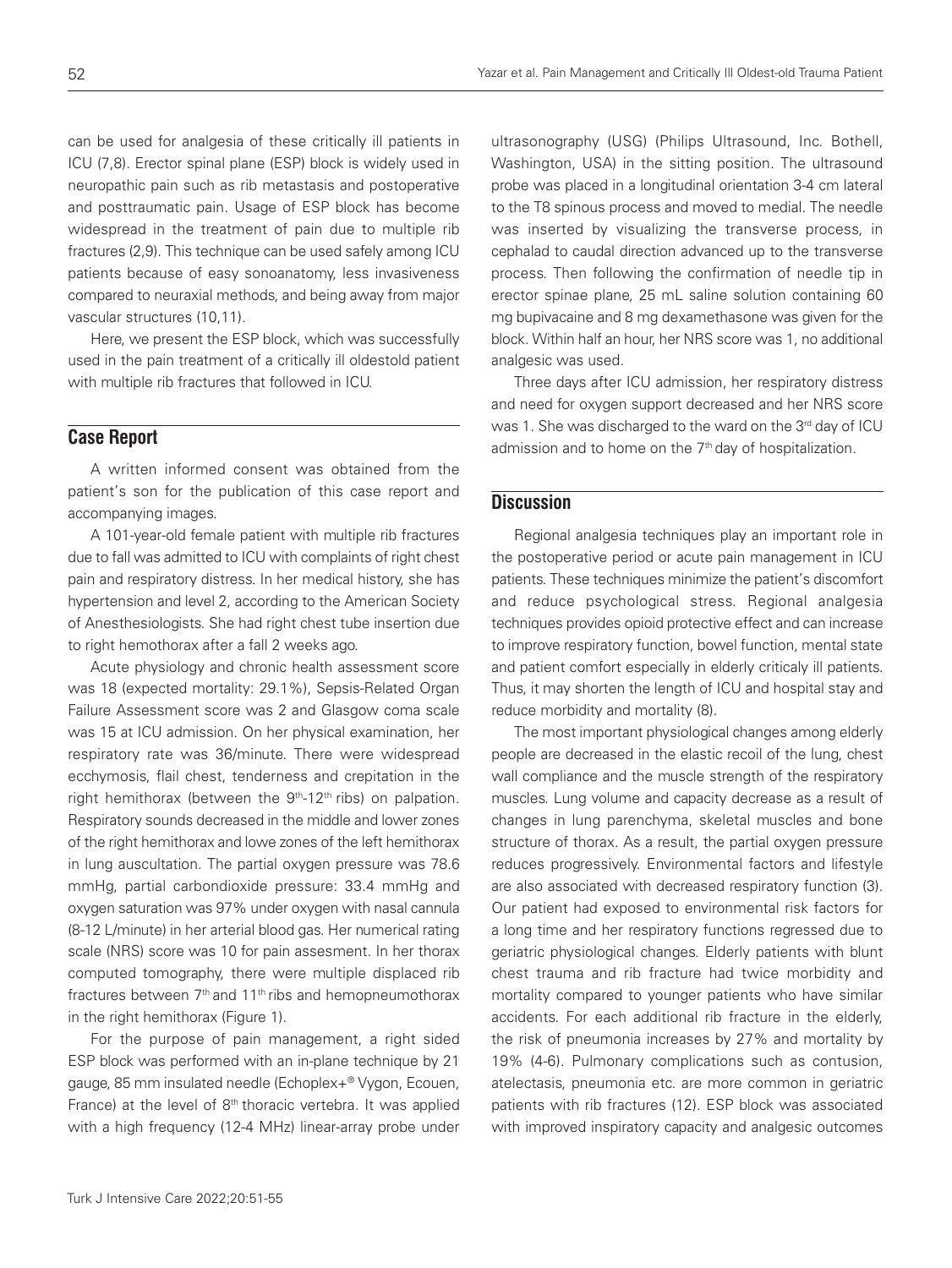

**Figure 1.** X-ray and computed tomography of the thorax on intensive care unit admission

following rib fracture (9,13). Our patient was an oldestold female. Therefore, she had risk for the geriatric population. She had 5 rib fractures. However, she was lucky in terms of morbidity and mortality, since she had no additional systemic disease other than hypertension. We think fast and effective analgesic management during ICU follow up prevented development of severe respiratory complications in the our patient.

ESP block is a technique first described in 2016 (9,14,15). This technique is widely used in neuropathic pain such as rib metastasis, postoperative and posttraumatic pain (9,14-17). Recently, usage of ESP block has become widespread for the treatment of pain due to multiple rib fractures (10,13). There are various regional methods such as thoracic paravertebral block, interpleural block, intercostal nerve block, and thoracic epidural catheter placement that can be used in multiple rib fractures for pain management (7,8). These methods cause serious resource usage and are time consuming techniques. Since their effectiveness are limited to a single dermatome, they provide incomplete analgesia. These procedures are associated with important complications such as local anesthetic intoxication, vasovagal syncope, hemi diaphragm paresis and pneumothorax (18). ESP block can be used safely in ICU patients because of easy sonoanatomy, less invasiveness compared to neuraxial methods, being away from major vascular structures and fewer complications (2,9,10,19). This technique can be easily performed with USG at the bedside among critically ill patients. For these reasons, we chose this method to provide fast, effective and sufficient analgesia.

Analgesic effect of ESP blocks can last up to 24-72 hours (9,17,20), especially when done with long-acting local anesthetics such as, bupivacaine or ropivacaine. During regional anesthesia, dexamethasone can be used to prolong

the duration of analgesia (21). The combination of local anesthetic and dexamethasone has been successfully used to provide long-term analgesia during ESP block (22-25). We also performed ESP block with a combination of long acting local anesthetic and dexamethasone in our case. We think, this prolonged analgesic efficacy is due to this combination. In fact, we did not expect the effect of the block to last this long. Initially, we made the block with the thought that we might need to renew it again. Fortunately, there was no need.

Studies in which a long-term analgesic effect can be observed with a single dose of ESP block are known to be used especially for the treatment of pain (such as neuropathic pain, herpes zoster, acute pancreatitis and breast cancer surgery) (9,25-27). A single dose ESP block was performed on 3 fresh cadavers by Adhikary et al. (28). They found that radiocontrast dye mixture produces epidural and neural foraminal spread which may have clinical effects similar to thoracic paravertebral blockade, and intercostal spread.

In addition, pain may be underreported in the geriatric population for a number of reasons. Many patients hold the misconception that pain is an expected and natural consequence of aging. Patient regarding the side effects of opioids, including respiratory depression, addiction and falls, often create a barrier to indicated therapies. Because of the multitude of medications typically used by the elderly in treating a variety of other medical conditions, there is concern about drug-drug interactions and polypharmacy. The patient often underreports pain because of the fear that it may represent impending death, loss of autonomy or require further treatment or testing (29,30). For one or all of these reasons, our patient may incorrectly have stated that she had no pain after the ESP block.

ESP block may be an alternative to epidural or thoracic paravertebral block for providing analgesia in patients with multiple rib fractures. It provides pain relief, allows the patients to cough and helps in weaning off mechanical ventilation with a negligible risk (19). It provide a simple alternative to providing surgical and trauma analgesia when neuraxial techniques are contraindicated (11). ESP block when combined with mild sedoanalgesia, provides adequate and safe anesthesia in high-risk and advanced-age patients undergoing hip surgery (31). Our patient was an advancedage woman with traumatic multiple rib fractures.

NSAIDs, acetaminophen, gabapentinoids, opioids and regional methods can be used in the analgesia management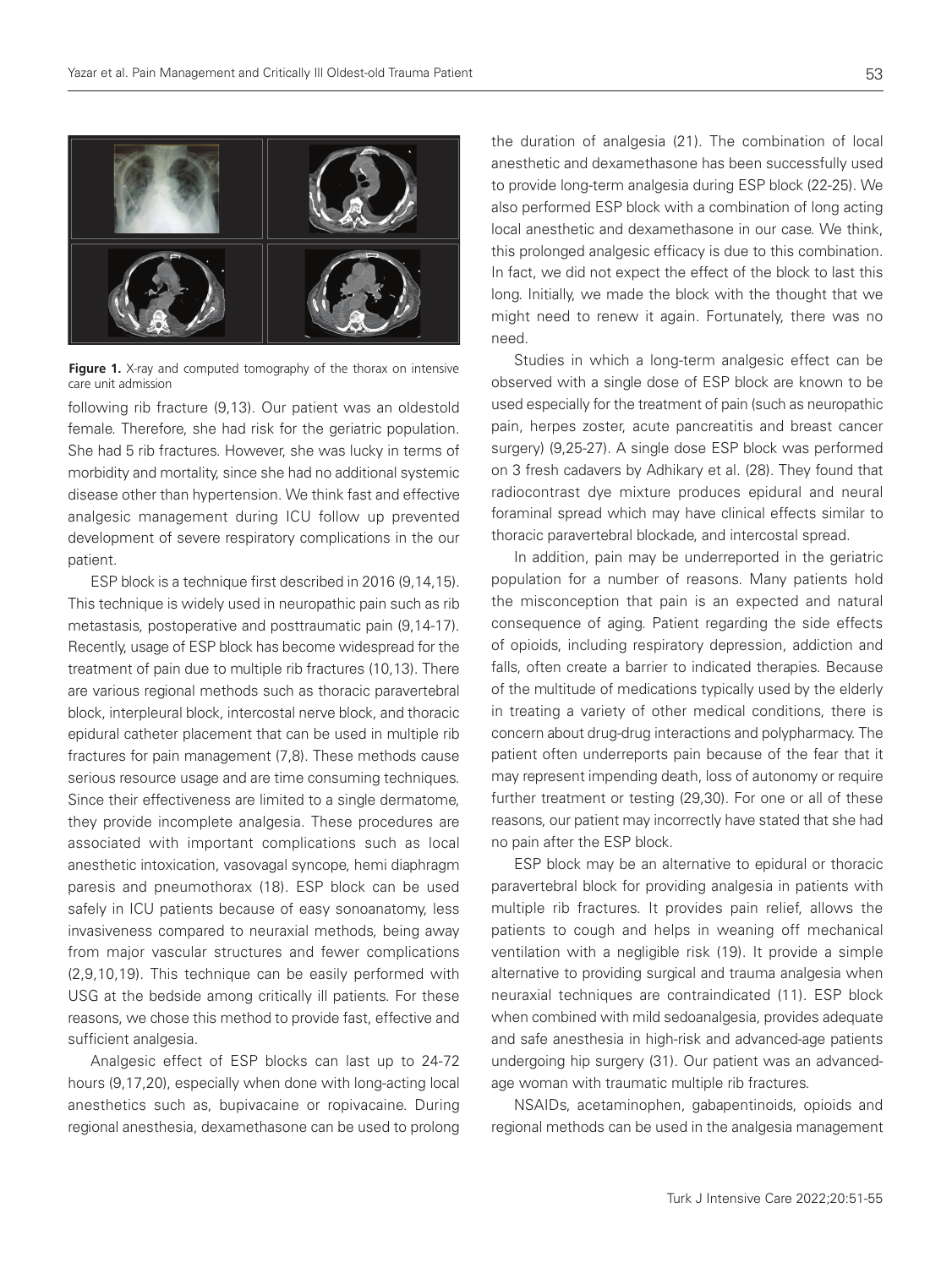of critically ill patients in ICU (7,10,14,32). NSAIDs have disadvantages such as gastric damage, platelet inhibition, and kidney injury. Opioids are depressants and can suppress cough and increase respiratory complications such as atelectasis (33). But, regional methods have various advantages and disadvantages. They cannot be performed in cases of coagulopathy, sepsis and severe hemodynamic instability. However, they have advantages such as providing effective analgesia and reducing usage of opioids. Thus, it improves respiratory functions, enables early mobilization, reduces the frequency of deep vein thrombosis, shortens the length of hospital stay and decreases mortality -morbidity (7,8). We preferred regional methods because we were afraid of respiratory complications due to elderly age and trauma in our patient.

Pain is a subjective and personal experience. Therefore, it is difficult to assess pain among patients difficult to communicate with, such as those with impaired cognitive functions and dementia. There are many tools and scales for pain assessment. A scale should be chosen individually according to the patient. But, in the elderly patients, NRS and the verbal rating scale are the most suitable tools for assessment of pain intensity due to their high validity, reliability and preference. There are a lack of understanding and a high error rate in the visual analogue scale. Therefore, it is the least suitable scale for scoring pain intensity in elderly patients (34,35). Our patient was conscious, cooperative and had good cognitive functions. So, we used NRS for the assessment of pain intensity.

Elderly patients followed in ICU may have inadequate pain control due to traumatic rib fractures that may increase the risk of pulmonary complications. Therefore, the use of regional methods in pain management of patients in ICU is increasing over time. It should be kept in mind that ESP block can be used effectively, safely and easily among geriatric patients with multiple rib fractures.

#### **Ethics**

Informed Consent: A written informed consent was obtained from the patient's son for the publication of this case report and accompanying images.

Peer-review: Externally peer-reviewed.

#### Authorship Contributions

Surgical and Medical Practices: C.Y., Fl.Y., H.S., C.A., P.Z., Concept: C.A., P.Z., Design: C.A., P.Z., Data Collection and/or Processing: Ç.Y., F.İ.Y., Analysis and/or Interpretation: H.Ş., C.A., P.Z., Literature Search: Ç.Y., F.İ.Y., H.Ş., Writing: Ç.Y., F.İ.Y., H.Ş.

**Conflict of Interest:** No conflict of interest was declared by the authors.

**Financial Disclosure:** The authors declared that this study received no financial support.

### **References**

- 1. Kayhan Z. Pain control methods. In: Kayhan Z, editor. Clinical Anesthesia. 4th ed. Istanbul, CN: Logos Publishing; 2019. p. 1008-27.
- 2. Aytuluk HG, Demir N. Erector spinae plane catheter for pain management of multiple rib fractures: Anecdotal records of cases with blunt chest trauma. The Journal of The Turkish Society of Algology. doi: 10.14744/agri.2020.39327. Epub 2020 July 24.
- 3. Janssens JP, Pache JC, Nicod LP. Physiological changes in respiratory function associated with ageing. Eur Respir J 1999;13:197-205.
- 4. Elmistekawy EM, Hammad AA. Isolated rib fractures in geriatric patients. Ann Thorac Med 2007;2166-8.
- 5. Bulger EM, Arneson MA, Mock CN, Jurkovich GJ. Rib fractures in the elderly. J Trauma 2000;48:1040-6; discussion 1046-7.
- 6. Bergeron E, Lavoie A, Clas D, Moore L, Ratte S, Tetreault S, et al. Elderly trauma patients with rib fractures are at greater risk of death and pneumonia. J Trauma 2003;54:478-85.
- 7. Thiruvenkatarajan V, Cruz Eng H, Adhikary SD. An update on regional analgesia for rib fractures. Curr Opin Anaesthesiol 2018;31:601-7.
- 8. Güldoğuş F, Gürkan Y, editors. Rejyonal Anestezi. İstanbul: Nobel Tıp Kitabevi; 2013.
- 9. Forero M, Adhikary SD, Lopez H, Tsui C, Chin KJ. The Erector Spinae Plane Block: A Novel Analgesic Technique in Thoracic Neuropathic Pain. Reg Anesth Pain Med 2016;41:621-7.
- 10. Beh ZY, Lim SM, Lim WL, Sitaram PN. Erector spinae plane block as analgesic adjunct for traumatic rib fractures in intensive care unit. Indian J Anaesth 2020;64:1086-9.
- 11. Klesius L, Schroeder K. Effective Analgesia with Bilateral Erector Spinae Plane Catheters for a Patient with

Traumatic Rib and Spine Fractures. Case Rep Anesthesiol 2019;2019:9159878.

- 12. Brasel KJ, Guse CE, Layde P, Weigelt JA. Rib fractures: relationship with pneumonia and mortality. Crit Care Med 2006;34:1642-6.
- 13. Adhikary SD, Liu WM, Fuller E, Cruz-Eng H, Chin KJ. The effect of erector spinae plane block on respiratory and analgesic outcomes in multiple rib fractures: a retrospective cohort study. Anaesthesia 2019;74:585-93.
- 14. Hamilton DL, Manickam B. Erector spinae plane block for pain relief in rib fractures. Br J Anaesth 2017;118:474-5.
- 15. Forero M, Rajarathinam M, Adhikary S, Chin KJ. Erector spinae plane (ESP) block in the management of post thoracotomy pain syndrome: A case series. Scand J Pain 2017;17:325-9.
- 16. Chin KJ, Malhas L, Perlas A. The Erector Spinae Plane Block Provides Visceral Abdominal Analgesia in Bariatric Surgery: A Report of 3 Cases. Reg Anesth Pain Med 2017;42:372-6.